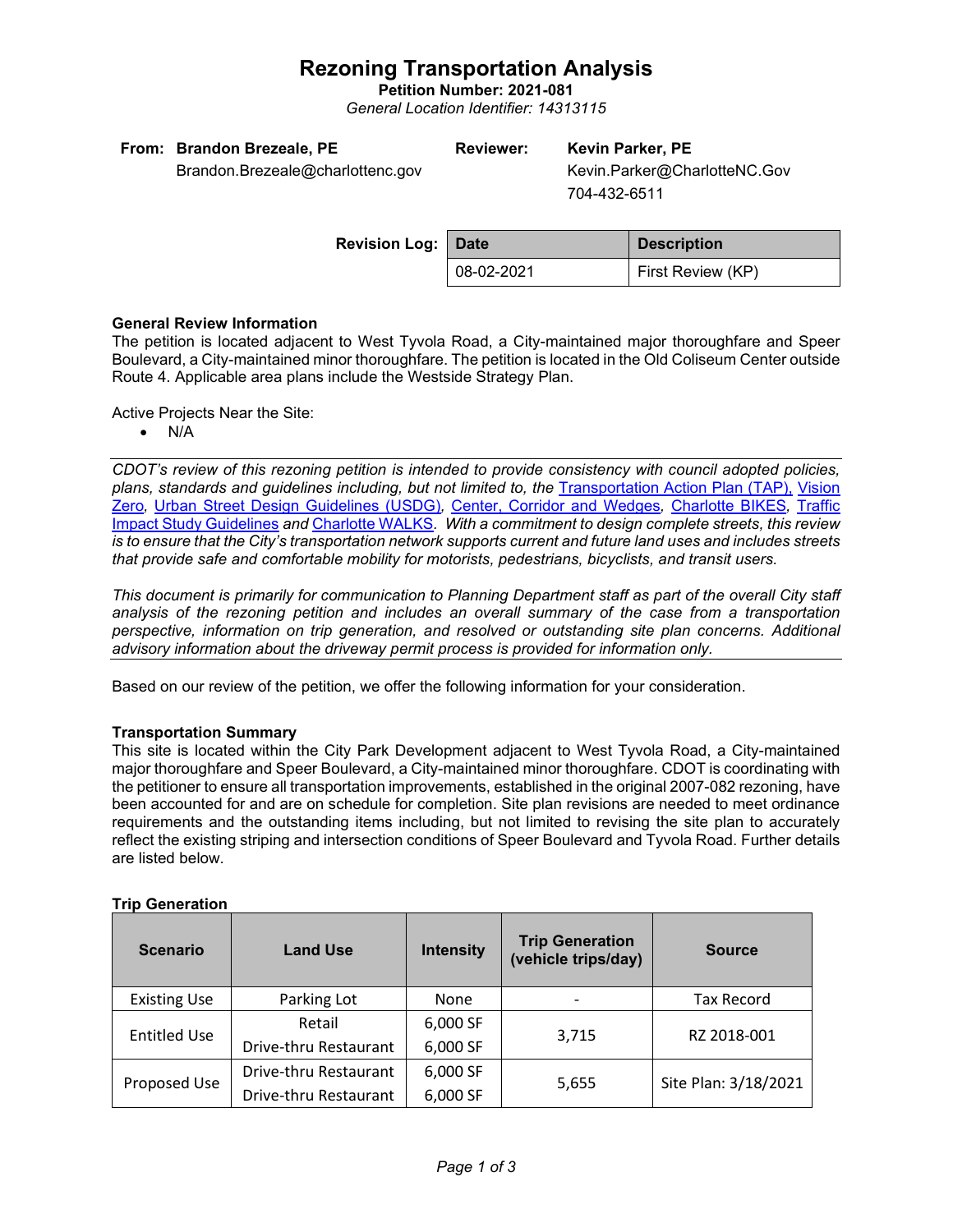## **Rezoning Transportation Analysis**

**Petition Number: 2021-081** *General Location Identifier: 14313115*

#### **Provide comments to the specified comments below.**

#### **Outstanding Issues Strikethrough = Resolved**

#### 1. **Traffic Study**

A Traffic Impact Study (TIS) is not necessary for the complete review of this petition due to the site generating less than 2,500 daily trips. If during the permitting process the site generates more than 2,500 daily trips, then a traffic study will be required.

2. Revise rezoning sheet RZ-1 to accurately reflect the existing striping on Speer Boulevard and removing the traffic signal at the intersection of Speer Boulevard and Tyvola Road.



3. Revise rezoning sheet RZ-2 by completing, and including, the following tracking table for the transportation improvements established in the original 2007-082 rezoning. Pending the table's completion and CDOT's review, CDOT may require any incomplete transportation improvement(s) to be included as a part of this petition and completed upon development of this site.

| Development<br>Name & (RZ #) | <b>Submittal</b><br>Name &<br>(Phase #) | Development<br>entitlements | Proposed<br>entitlements | Accela<br>Project<br>Number | Accela<br>Project<br>Name | <b>Accela Project</b><br><b>Description</b> | <b>Status</b>             | Roadway<br>Improvements                          | Roadway<br>Improvements<br><b>Status</b> |
|------------------------------|-----------------------------------------|-----------------------------|--------------------------|-----------------------------|---------------------------|---------------------------------------------|---------------------------|--------------------------------------------------|------------------------------------------|
|                              |                                         | SF/units                    | SF/units                 |                             |                           |                                             | Approved                  | List of Roadway<br>Improvements by<br>Phase I    | Constructed                              |
|                              |                                         |                             |                          |                             |                           |                                             | Permitting in<br>Progress | List of Roadway<br>Improvements by<br>Phase II   | Permitted                                |
|                              |                                         |                             |                          |                             |                           |                                             | This Submittal            | List of Roadway<br>Improvements by<br>Phase III  | Not Completed                            |
|                              |                                         |                             |                          |                             |                           |                                             |                           | List of Roadway<br>Improvements by<br>Phase IIII | Not Completed                            |
|                              |                                         |                             |                          |                             |                           |                                             |                           |                                                  |                                          |
|                              |                                         |                             |                          |                             |                           |                                             |                           |                                                  |                                          |

- 4. A site plan note specifying dedication and fee simple conveyance of all rights-of-way to the City and/or NCDOT before the site's first building certificate of occupancy is issued is needed. CDOT requests rights-of-way set at 2' behind back of sidewalk where feasible.
- 5. A site plan note specifying that all transportation improvements will be approved and constructed before the site's first building certificate of occupancy is issued is needed. The petitioner may phase transportation improvements if said improvements and phasing are explicitly described in site plan notes.